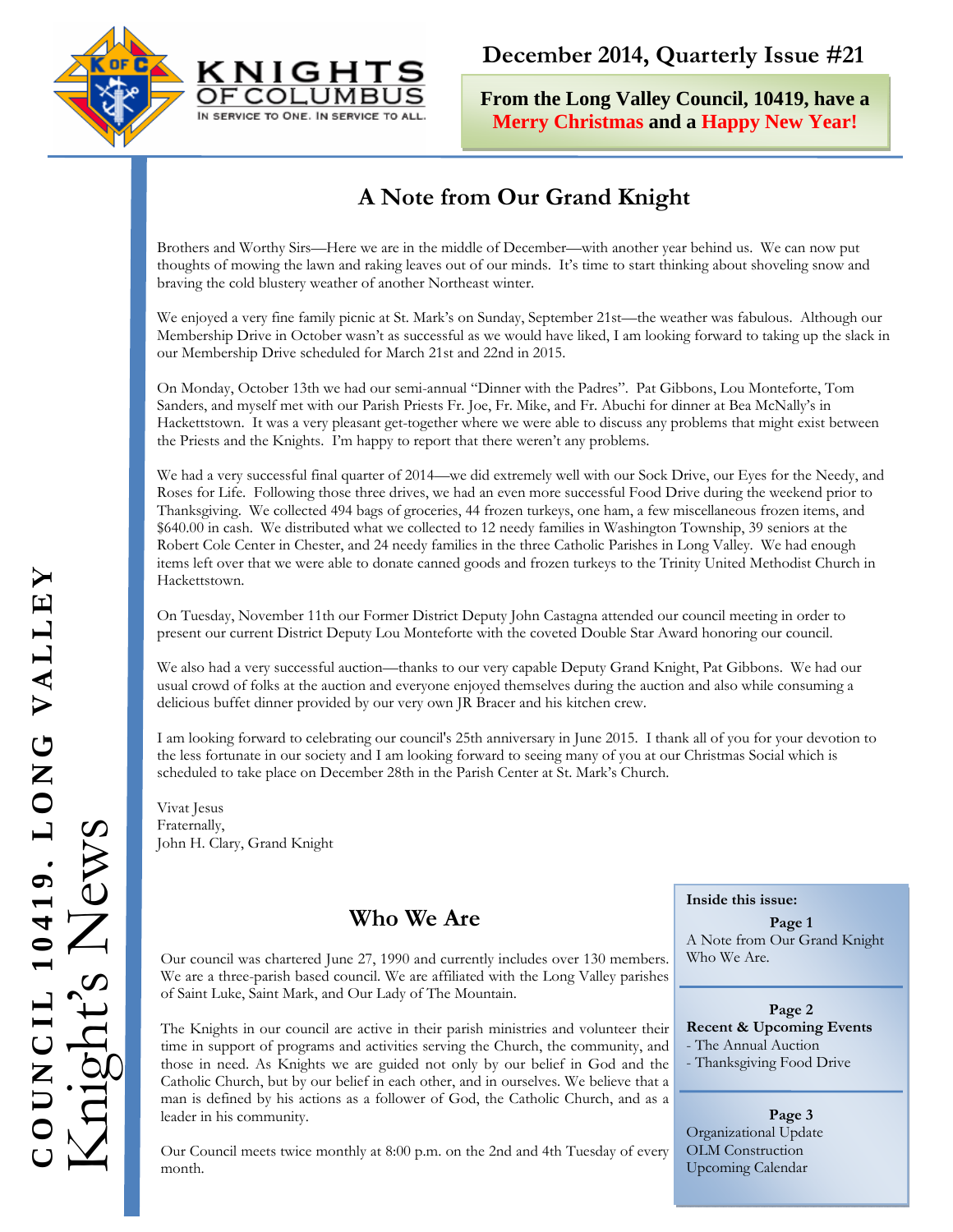# **The Annual Auction**

Behind the scenes with the Kitchen crew, JR, Bobby Scanga, Walter Lublanecki, John Creamer and John Larkin.



Let the show begin! The Grand Knight, John Clary addressing the crowd.

Our Council's 23rd Annual Community Benefit Auction was held on Saturday, December 6, 2014 at St. Luke's Church in Long Valley. While the bids were not as high as we might have liked, the event went off without a hitch and everyone had a great time! There were about 110 folks in attendance. We netted over \$15,000. The auction is our council's major fund raising event of the year and the proceeds go to funding the many programs that we support.

The auction wouldn't have been a success without all of the hard work of many of our members and the generous support of our many benefactors who donated so generously. A special thanks to the Columbiettes for both the items they donated plus their support, especially with their help passing out Hors d'oeuvres and selling raffle tickets for the Basket of Cheer, the Restaurant Board, and the 50/50 Drawing.

Lots of work went into the preparation of this event before it ever got off the ground. Countless hours were spent by some of our Knights seeking donations from many merchants. JR Bracero and his kitchen crew also spent many hours buying and then preparing a most delicious buffet that was greatly enjoyed by the folks attending the auction. Everyone seemed to really enjoy themselves!

Fraternally, Pat Gibbons



A good looking group of Knights including the Grand Knight, John Clary, and the Deputy Grand Knight, Patrick Gibbons.



A helping hand from the auctioneer, Col. Dennis G. Cassidy, and several youth group kids.

# **Thanksgiving Food Drive**

 OLM Confirmation Classes who helped over the collection weekend should be thanked. Their willingness to join in and their unselfish participation I am pleased to report the results of this year's Thanksgiving Food Drive. But first the Brothers, the Columbiettes, and members of the St. Luke and in this most worthy event made it easier for all involved. Many thanks to all!!!

Now for some numbers: at Shop-Rite 494 bags of groceries, 44 frozen turkeys, 4 turkey entrée dinners, 3 frozen pasta entrees, and 1 ham were collected and pre-sorted for delivery to St Luke. In addition, \$640.00 was donated by generous Shop-Rite customers.

At St. Luke, food was stacked and organized on tables and divided. In total 474 bags of groceries were given to needy families and to various organizations:

- 12 needy families, identified through the Washington Township school system, each received 5 to 6 bags. Each family also received a \$25.00 Shop-Rite gift card.
- 39 seniors at the Robert Cole Center in Chester received 3 bags each. Each senior also received a \$20.00 Shop-Rite gift card, compliments of St. Luke parishioners.
- 24 needy families identified through the three Long Valley RC parishes and other organizations each received 6 bags. Each family also received a \$25.00 Shop-Rite gift card.
- 35 bags of canned food items and frozen turkeys to the Trinity United Methodist Church in Hackettstown.
- 35 bags to the Drakestown Methodist Church.
- 12 bags to the OLM Food Pantry.
- 59 bags to the Long Valley Food Pantry.

It is important to note that the value of the distributed gift cards exceeds donations collected at Shop-Rite. The difference was made up from the donations of Shop-Rite gift cards from generous St. Luke parishioners. The bags donated were augmented in part with paper products, boxed milk, coffee, oatmeal that was donated by 126 St. Luke parishioners.

Assuming the average weight of a bag of groceries is about 15lbs per bag (Google) times 474 bags equals 7110lbs, add 44 turkeys at 20lbs each (880lbs) and 7990lbs of food were collected.

Again thanks to all who helped with this most worthy event! - Brother Art Catalusci, PGK